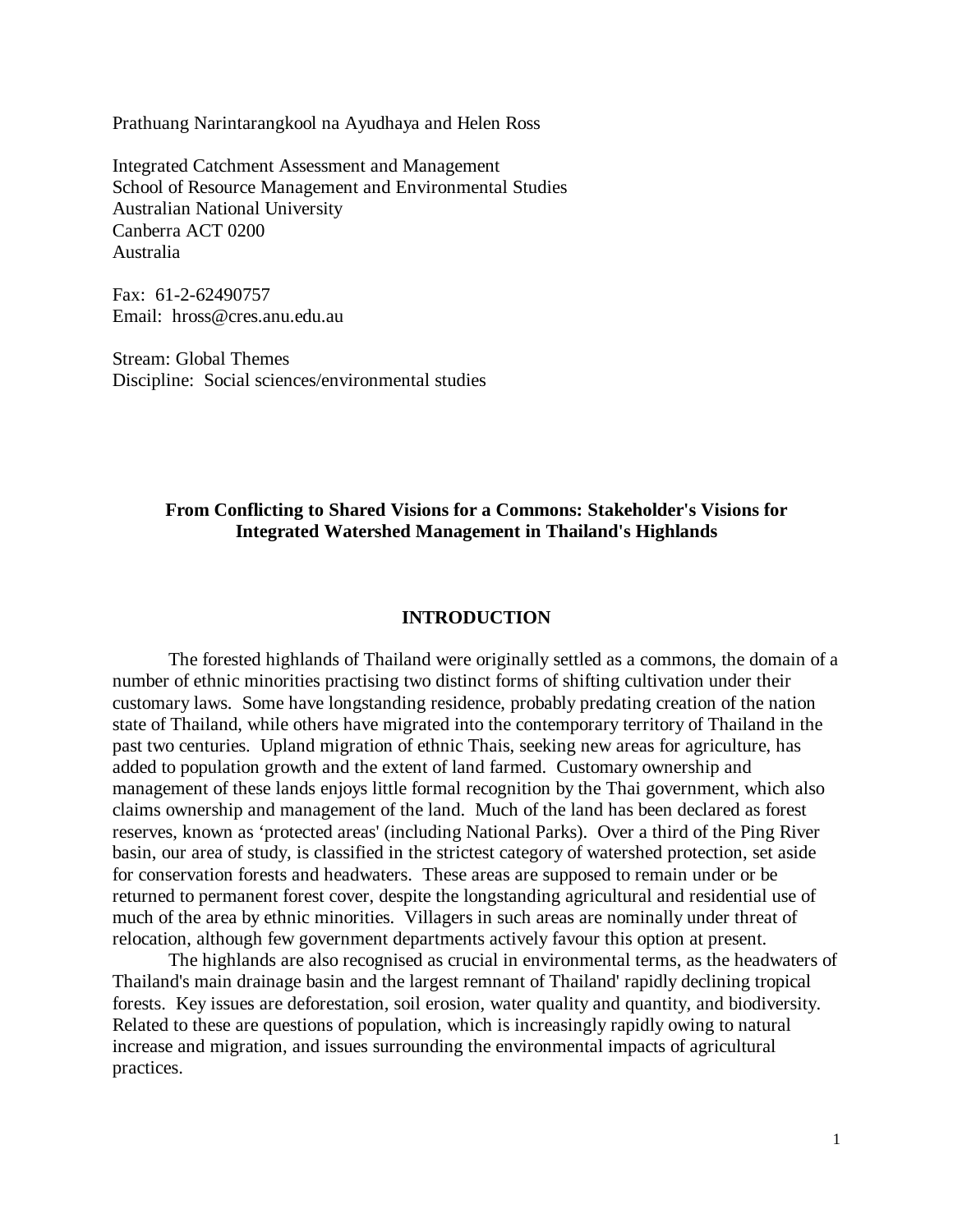The environmental issues in Thailand's highlands are inter-related with relationships among stakeholders. The construction of the environmental issues is very much a 'top-down' one on the part of government, and an ethnocentric one on the part of the majority population of ethnic Thais. Although the demands on the highlands environment are many and complex, local people receive arguably more than their share of the blame for environmental degradation, for their practice of shifting cultivation, and for deforestation, pesticide and fertiliser use associated with new cash crops. The pressures occur in a multi-dimensional policy environment, in which a number of government agencies pursue the loosely integrated aims of preserving national security in the border areas, deterring opium growing, promoting the economic and social development of highland minorities, and environmental management.

Since the early 1960s the government's strategies to achieve forest and watershed protection have revolved around controlling encroachments into forest through policing, a resettlement policy<sup>1</sup>, encouraging permanent settlements, promotion of permanent agriculture using modern technology, and strict natural resource laws. Thus environmental and community development policies have been integrated in set of policies to stop opium growing and shifting cultivation, control the borders and prevent communist expansion (Kesmanee 1988, McKinnon 1988). Permanent agriculture is promoted to reduce the land areas farmed, and particularly to replace shifting cultivation, which the government have views as a cause of deforestation, soil erosion, water shortage, and floods in the lowlands. They are equally promoted by both government and NGOs as a solution to poverty. Overall, these strategies have been criticised as inadequate to solve highland environmental degradation, and as being based on misunderstanding, or insufficient understanding, of the effects of shifting cultivation (Hinton 1975, articles by Kunstadter, Zinke, Sanga in Kunstadter et al. eds.1978). Meanwhile, the policies have focused these multidimensional issues into a conflict over land and land use, between the Royal Forestry Department (carrying prime responsibility on behalf of the government) and highland people (Anan 1992, Vandergeest 1996, Prathuang 1997).

Our research is part of an interdisciplinary program to develop a framework for integrated water resources assessment and management. It includes participatory research to elicit, compare, and hopefully to help to integrate, the different visions for development of particular highland watershed held by local people ( ethnic minority groups and lowland Thai farmers), government departments, NGOs and business interests. It also acknowledges the effects of highland practice on downstream water users. Other stages of the research include resource assessment, and the development and evaluation of options for the sustainable development of the highlands (Jakeman, Ross and Wong 1997; Ross, Narintarangkool and Wong 1997).

This paper describes the visions of stakeholders in two of the four sub-catchments we are studying in the Mae Chaem watershed, Mae Pan, in the middle reaches of the system, and Mae Lu, in the lower reaches. The Mae Chaem is a tributary of the Ping River, and lies to the west of the well-known northern town of Chiangmai adjoining the Burmese border. The visions are compared using conflict mapping techniques, with a focus on underlying needs as well as the stated aims of each stakeholder. Our interest is in exploring the capacity to improve stakeholders' understanding of one another's situations and needs, identifying the potential for stakeholders to develop shared visions for the development of these catchments, and for them to enter into participatory process of local policy-making and environment management. Are there

<sup>1&</sup>lt;br><sup>1</sup> Relocations have occurred at least three times between the 1960s and 1990s. In practice, departments recognise great difficulties with this approach.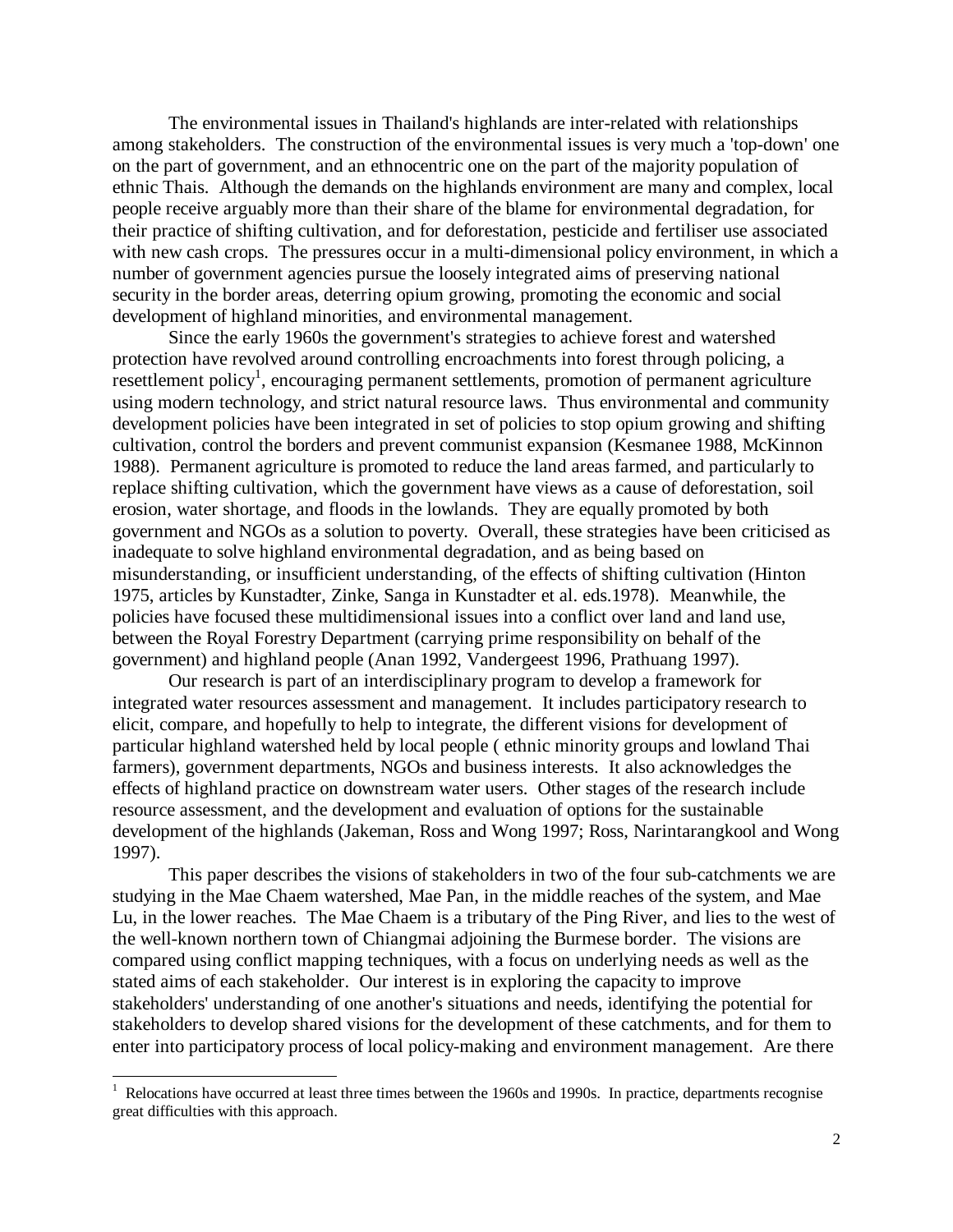prospects for some forms of co-management of these watersheds, and if so in what form? This paper is based on work in progress, since not all stakeholders have been interviewed yet.

The main ethnic groups in the Mae Chaem are Karen (predominant), Hmong, and Khon Muang (lowland Thai). There are also some Lisu and Lawa, not represented in our study.

The Hmong live and farm at the highest elevations, over 1000 metres above sea level. Their traditional pattern of agriculture is one of 'primary' swidden agriculture, in which an area of forest is cleared, farmed until soil fertility is exhausted, then abandoned for new plots. Land availability now makes this system extremely difficult to practise. In recent years the Hmong have been encouraged to substitute opium growing for commercial crops, grown on permanent fields. The Karen occupy middle elevations, between about 500 and 1000 metres above sea level. Their traditional system combines rice growing on permanent paddy fields, with the 'rotational' system of swidden farming in which a series of fields is farmed in turn on a long cycle. Land not currently cropped is allowed to regenerate naturally with forest species. Subsistence use of forest products, home gardening and animal keeping supplements the agricultural system. Lowland northern Thai people (Khon Muang) have been moving gradually into the highlands over many years, now occupying land up to 500 metres. Their system of agriculture is somewhat similar to the Karen's, combining paddy rice, rotational cropping of upland fields, with subsistence use of forests. The Karen and Khon Muang agricultural systems are described in more detail in the case studies below.

Government agencies active in environmental protection and highland development in the Mae Chaem include four divisions of the Royal Forestry Department, the Office of Highland Development (linked to the Department of Land Development), the Division of Highland Agriculture Promotion (within the Ministry of Agriculture), District Governors, Rapid Rural Development Unit, and Royal Irrigation Department.

# **MAE LU CASE STUDY**

Mae Lu is a steep-sided valley in the lower reaches of the Mae Chaem river system, and lies south of the town of Mae Chaem. Karen people predominate, although Khon Muang people farm the lowest slopes near the confluence with the Mae Chaem. This analysis concentrates on the Karen visions for the catchment environment, and those of the Royal Forestry Department and the Office of Highland Development.

# **STAKEHOLDERS AND THEIR RESOURCE USE**

The Karen villages in the subcatchment group into two categories, those able to maintain a shortened version of the traditional rotational cropping cycle on their swidden fields, and those which now rely on permanent agriculture (with short fallow periods) in their former swidden fields. Both groups use a combination of permanent paddy fields, upland fields and subsistence gathering from forests, along with home gardening and cattle raising. The area under paddy rice is 316 rai (50.5 hectares), with 682 rai (109 hectares) under wet season soy crops (Office of Agricultural Economics data, 1992). Five years ago the five villages had a total population of 452, in 90 households (Department of Land Development data, 1993). These figures suggest the average paddy land available per household is about 0.6 hectares. The ages of the villages at their current locations ranges are recorded as being from over 30 to over 100 years (Department of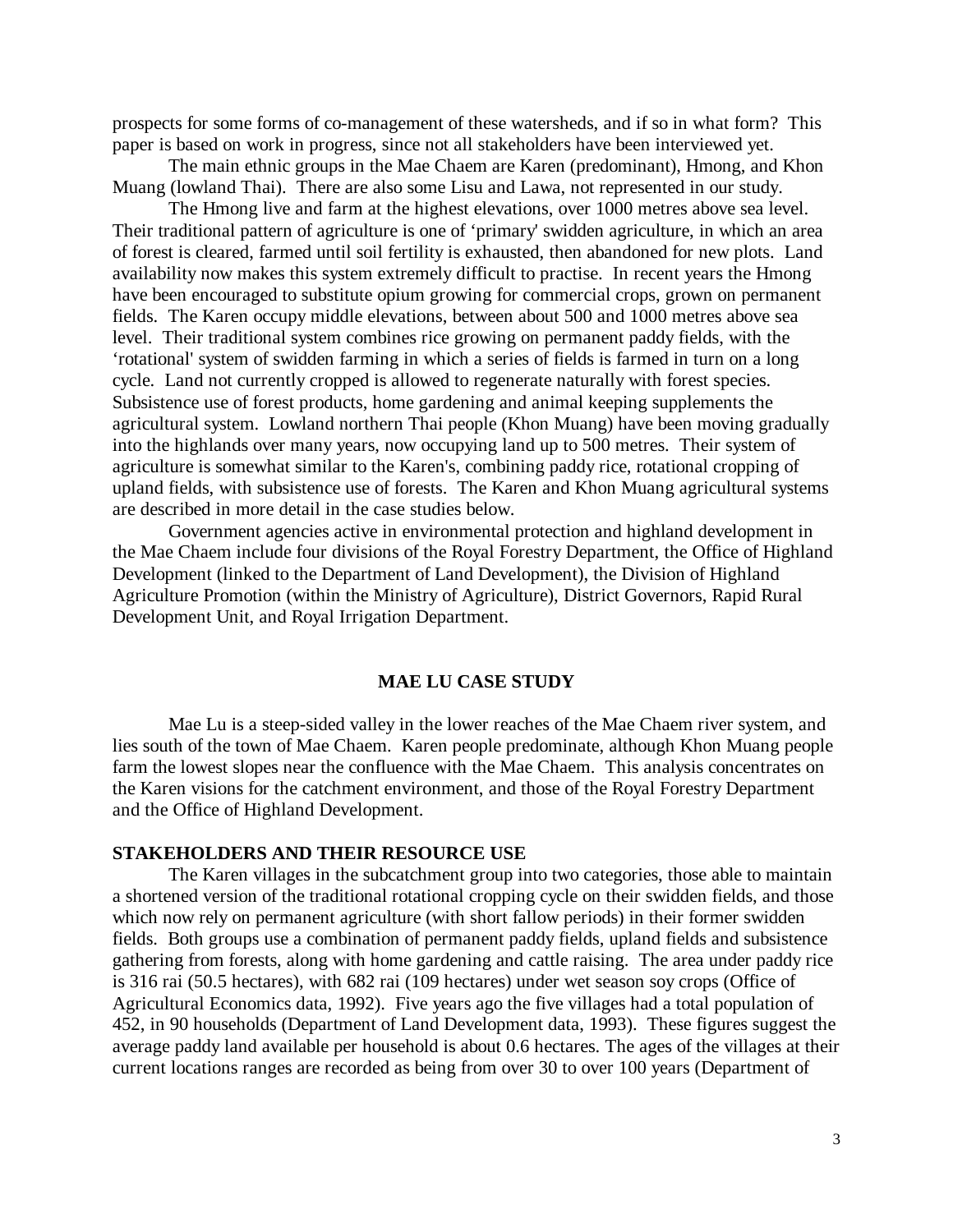Land Development data), though it is known that Karen presence in the highlands is over two hundred years, arguably much longer.

## **Management of upland fields**

## *Villages maintaining swidden agriculture*

Three of the five Karen villages in our study area rely on a modified rotational swidden system, with short cultivation and a long fallow period, as their main source of food. A minority of these farmers combine swidden agriculture with wet rice growing on paddy fields (see below). Owing to land pressures, the rotation cycle is reduced to one year's cultivation followed by a five year fallow (forest regrowth) period, insufficient for a satisfactory variety of foods to be grown in each year, and also insufficient for soil fertility to recover during the fallow period. Traditionally, Karen prefer a fallow period of over ten years, to allow the soil to recover fertility.

#### *Villages reliant on permanent agriculture*

The other two Karen villages in Mae Lu, cannot continue with shifting cultivation owing to land pressures, despite desires to do so. While population and land pressures have been building up in the highlands for several decades (Kunstadter and Kunstadter 1992, Pasuk and Baker 1995), they are exacerbated by consistent pressure from government agencies to replace shifting cultivation with permanent agriculture using modern agricultural technology. They have reluctantly moved towards a permanent agricultural pattern since the early 1980s, both for subsistence and market production. Under this pattern, each household divides their land into three or four small fields (depending on the extent of their land), maintaining one fallow field while the others are cropped the soil fertility is exhausted. At best some Karen people can cultivate a field for about 10 to 15 years then leave it fallow for 3 to 5 years: this allows some recovery of soil nutrients during the fallow period. Other farmers manage shorter cycles, by using fertilisers, perhaps involving a middle-man to finance this investment.

This pattern has led to rapid declines in soil fertility and an increase in insect pests, causing low yields and a threat to food security. Some government agencies have attempted soil conservation by promoting alley cropping and land terracing on the Karen's permanent fields, but have not succeeded for several social and environmental reasons (Nootsuporn 1997). In social terms, a great deal of labour and time is necessary for planting along contour lines and weeding, and the people have not achieved returns on this investment, so have abandoned the practices. The Karen are also disturbed about environmental factors. To make terraces or start alley cropping, they have to clear-cut trees and dig out and discard the roots. This encourages soil erosion owing to the loss of forest cover and root structure, which then deposits unwanted sediment on the terraces below. Clear cutting and removal of tree roots has also encouraged weeds in the permanent fields, affecting yields as well as increasing input costs.

The Karen in these two villages have attempted to manage the environmental problems created by more intensive cropping of limited land, by using chemical fertilisers and pesticides. This contributes to indebtedness.

Fortunately, these two villages have well established paddy fields (see below): the area of paddy is over two-thirds that of upland fields, and the figures available<sup>2</sup> suggest that threequarters of households own paddy. Some households (perhaps about a quarter of households)

<sup>&</sup>lt;sup>2</sup> These estimates combine our figures with those of Office of Agricultural Economics, 1992.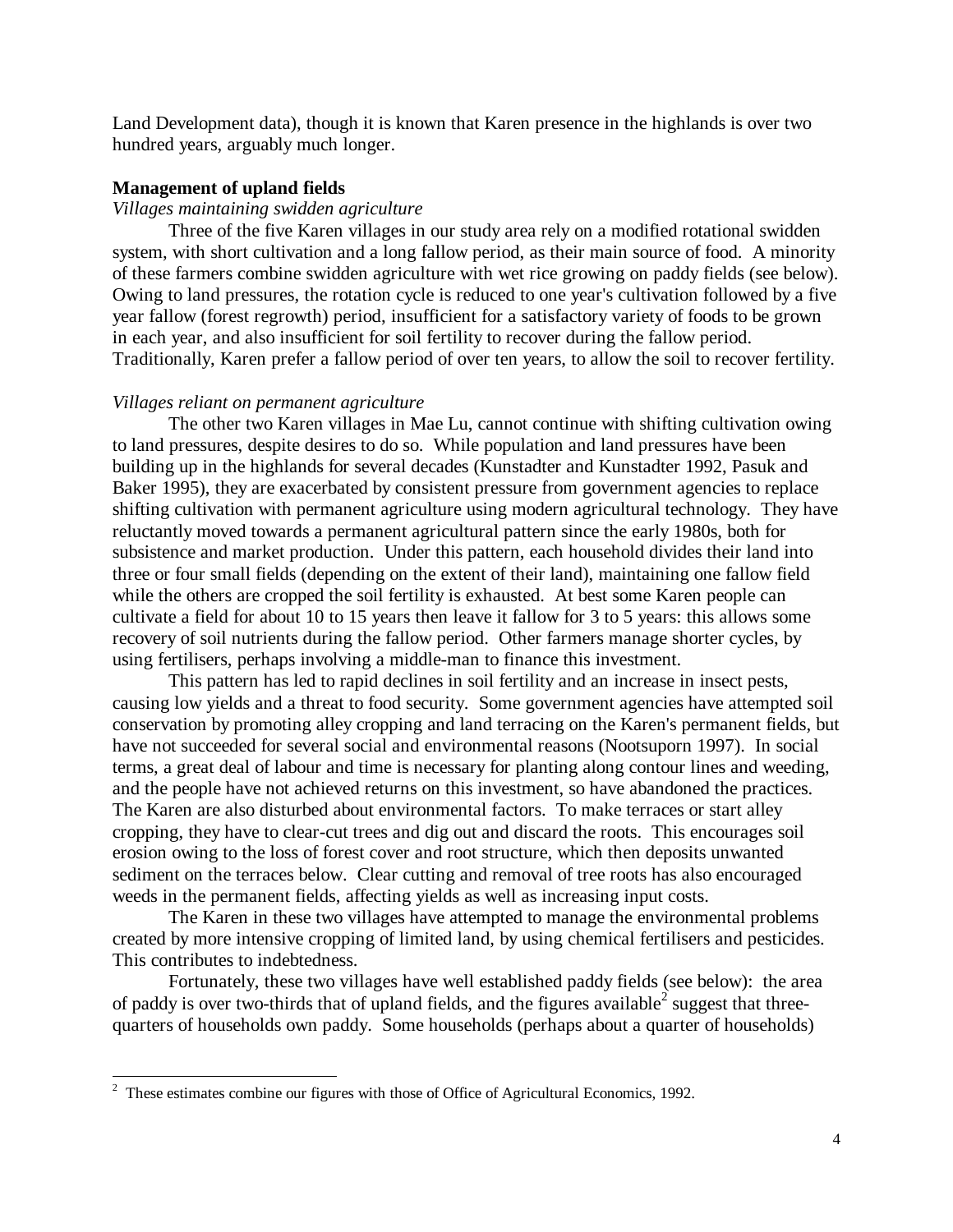only require shifting cultivation as an additional contribution. However, the paddy fields are affected by sediment flooding from the shifting cultivation land located above them (see below).

In the past, land for shifting cultivation was owned by family or clan units within each village, but the fallow land was the common property of a village. In the past decade<sup>3</sup> the shifting cultivation system has suffered tensions between customary and private property ownership and management, since the government system of land titling has no direct equivalent to customary tenure. Both private ownership and government ownership (the two basic forms of land title available) may affect traditional land management, especially the land inheritance system and management of labour. Non-Karen may buy land instead of Karen inheriting it. Private property owners may not conduct shifting cultivation, or feel obliged to contribute labour to maintain the fallow land. The expansion of the market system into Karen villages has led to a desire for more security of land tenure, especially among Karen people who produce cash crops, who seek titles as security for low interest loans. Proposals in the Community Forestry  $\text{Bill}^4$ were designed to safeguard the traditional system of shifting cultivation.

# **Paddy fields**

-

Although the Karen have few paddy fields, they value them highly. In areas with sufficient low-slope, irrigable land, and few villages competing for it, paddy fields can be the main source of production, with swidden and subsistence from the forests as a supplement. Paddy fields have also been affected by the changes in land availability and the land use systems. In the past, the Karen people usually used paddy fields to produce rice in the wet season as their main crop, then grazed cattle and other labour animals there in the dry season. During the wet season the animals were moved into the forests. Some areas near the river were also used to grow vegetables for subsistence and local sale. Intensive dry season cropping of vegetables for the market is now common in paddy fields, displacing the cattle and their role in soil fertilisation.

All of the villages have some paddy rice, although ownership is not widespread in the first three villages. The second two villages maintain the traditional pattern of rice production in the rainy season and cattle grazing after the rice harvesting. However, sediment flooding resulting from permanent agriculture in the former shifting cultivation land above the paddy fields reduces rice yields. The people have attempted - without success - to dig canals to trap the sediments. They believe that the soil erosion and sedimentation is too severe to control through human technology, and that the land should be allowed to function according to natural or nearly natural mechanisms. This would entail stopping permanent agriculture above paddy fields and allowing the forests to regenerate to prevent soil erosion, a proposal which would affect the shifting cultivators unless the land were returned to shifting cultivation.

Unlike land for shifting cultivation, paddy field terraces are owned privately. The Karen households which established or have inherited the fields are recognised as private owners under Karen customary law, because the Karen accept that the owner has invested more than other land users and thus should enjoy more stability than users of shifting cultivation land in their land

<sup>&</sup>lt;sup>3</sup> Foreign funded highland development by USAID, and government intervention in highland headwater conservation, both date from 1988.

<sup>&</sup>lt;sup>4</sup> A Community Forestry Bill has been before the Thai Parliament for several months, apparently stalled over changes made subsequent to a version having been agreed in a public consultation process. We understand it is to undergo further public debate.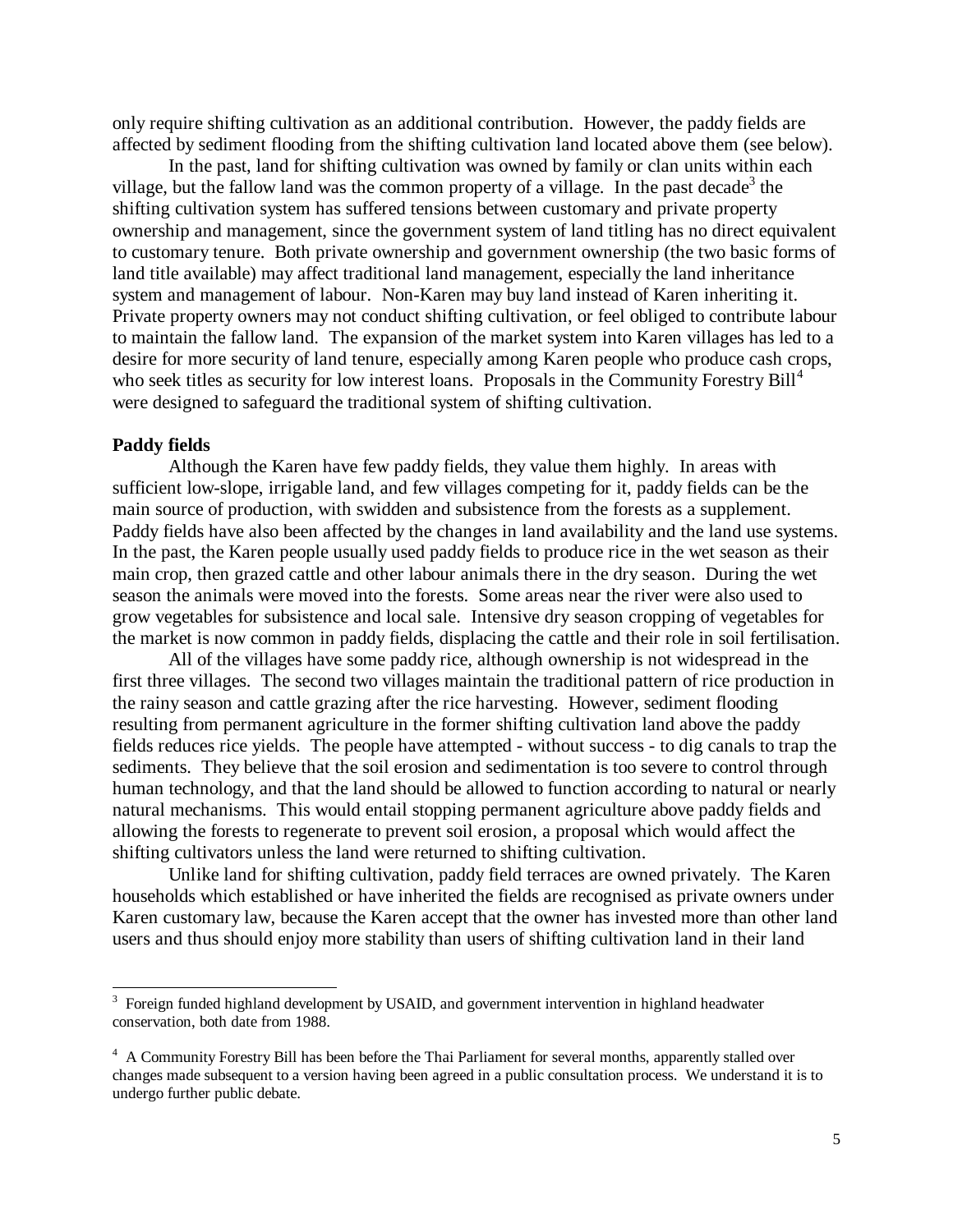entitlements. However, they manage their land collectively in terms of water allocation and sediment control.

While accepted as a customary right in Karen society, the private ownership of paddy fields is not backed by any formal land titles. Since most of the Karen land is located in conservation or mining areas, Karen fear their land being resumed. Their security of tenure depends in practice on avoiding conflict with other stakeholders, especially the Royal Forestry Department.

The Karen private ownership system for paddy fields is maintained in the context of customary land use controls, including the customary laws for water allocation, establishment of paddy fields, and land inheritance. These are matters under community control. For example, water allocation favours rice production over other crops to enhance food security. Thus, all paddy fields are only allocated water for rice production in rainy season, not in the dry. Under customary law, the Karen people who have the right to use paddy fields, have to cooperate to maintain the weirs and canals before the rice production season in order to be allowed to use their land. In order to protect their paddy fields in Karen society, the customary law of inheritance does not allow a man to inherit fields from his wife's family until he has worked in their paddy fields for more than three years.

Like the land for shifting cultivation, the ownership system in paddy fields has fallen into tensions between private ownership under the government's terms (formal land titles) and the customary form of private ownership. While many Karen people want to obtain land titles for their paddy fields so that they can obtain mortgages or sell part of their land, they also want the land owned by Karen people so that they can cooperate by exchanging labour or sharing equipment. Willingness to cooperate depends on whether the new land owner is Karen or from another ethnic group.

## **Forest management and non timber products**

Forestry is part of the Karen traditional land management system, and subsistence from forest products has long been an important part of their complex economic system. They classify forests into four types, protected area or ceremony forests, headwater forests, forests available for use, and 'fallow forests', referring to land in the regrowth stages of the swidden system (Prathuang 1997). Each type is controlled under community 'regulations' incorporated in myths, beliefs, proverbs, and Karen teaching, and sometimes in documents. The customary law does not allow the establishment of fields in places which may destroy headwaters, be disrespectful to spirits or encroach into ceremony forests.

#### **VISIONS**

#### **Villagers**

#### *Shifting cultivators and upland fields*

Most shifting cultivators in both sets of villages would prefer to return to their former pattern of shifting cultivation, with short cultivation and long fallow periods. Their reasons are their belief that this system is reliable in providing food security (far more important to them than market participation), avoids high investment costs, avoids risk and uncertainty, and reduces deforestation and soil erosion. They are, however, prepared to consider other options which do not threaten their subsistence.

A second part of their vision is to obtain land titles, to improve their security of tenure in the context of living on land which the government owns and seeks to convert to forest. There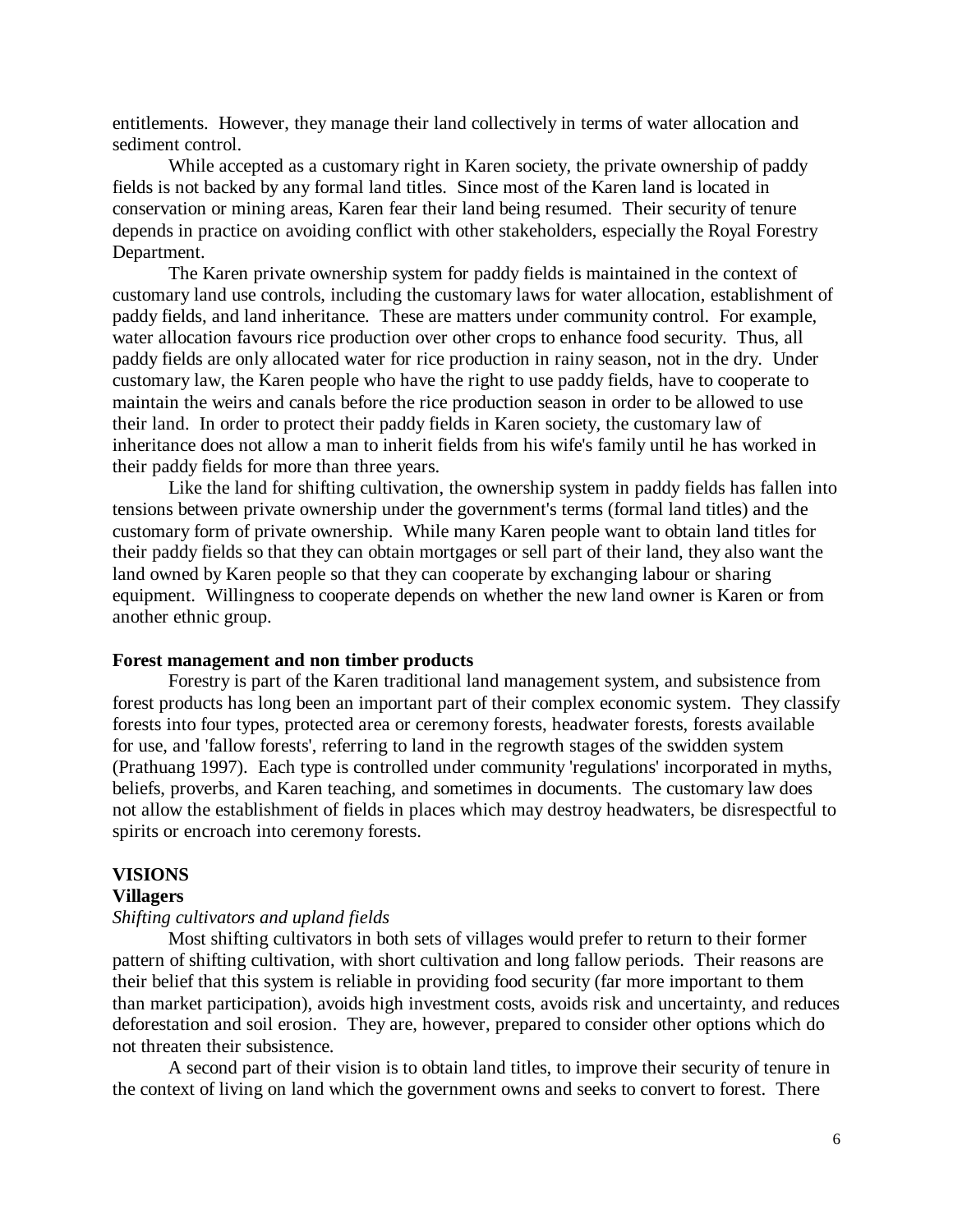are both agricultural, and territorial, reasons for the importance of land titles within their vision. However, the coexistence of legal titles with customary land holding procedures has created some social impacts.

# *Paddy fields*

The wet rice farmers want to stop upland soil erosion and sediment accumulation on the paddy fields, since these affect their terraces and damage the muang fai irrigation system. However, they wish the process of solving these problems to be achieved without causing conflict among the villagers. They also wish for high yields.

# *Forests*

Visions for the forests are:

• To manage all categories of community forests (forests for conservation, subsistence use and ceremonial purposes) themselves, according to traditional principles.

• To participate in government forest management under new legal arrangements, particularly in the management of conservation areas.

• For the forests to have good ecological systems, to contribute to the people's subsistence.

# *Water resources*

In similar terms, a muang fai (traditional irrigation) organisation serving the higher villages sought to manage the irrigation by themselves with support from the government for problems or improvements. The reason is that it is convenient to make decisions and organise repairs themselves as required, rather than relying on government. The association serving the lower villages sought enough water for all members and their crops.

These visions for forest and water management reflect a desire for local collective control of resources, but also for cooperation with government. In the case of forestry, cooperation could increase the role of villagers in the management of a resource from which they have until recently risked exclusion. In irrigation, the expense of materials and labour for repairs to damaged weirs and canals has caused the associations to look to government for practical support, without relinquishing control.

# *Government agencies*

Local officials of the Royal Forestry Department explained the department's aims for the Mae Lu subcatchment as:

• To expand the area of protected forest by incorporating fallow shifting cultivation land, in order to maintain forest for the public benefit.

• To protect the watershed for the benefit of everyone in Thailand.

• To have the villagers help with forest protection, including tree planting and fire protection (RFD lacks labour). To have additional staff.

• To change the land use pattern from shifting cultivation to permanent agriculture, or at least decrease the land devoted to shifting cultivation. This relates to the first part of the vision, since it would allow the expansion of protected forest, and reduce deforestation and resultant floods and water shortages lower in the catchment.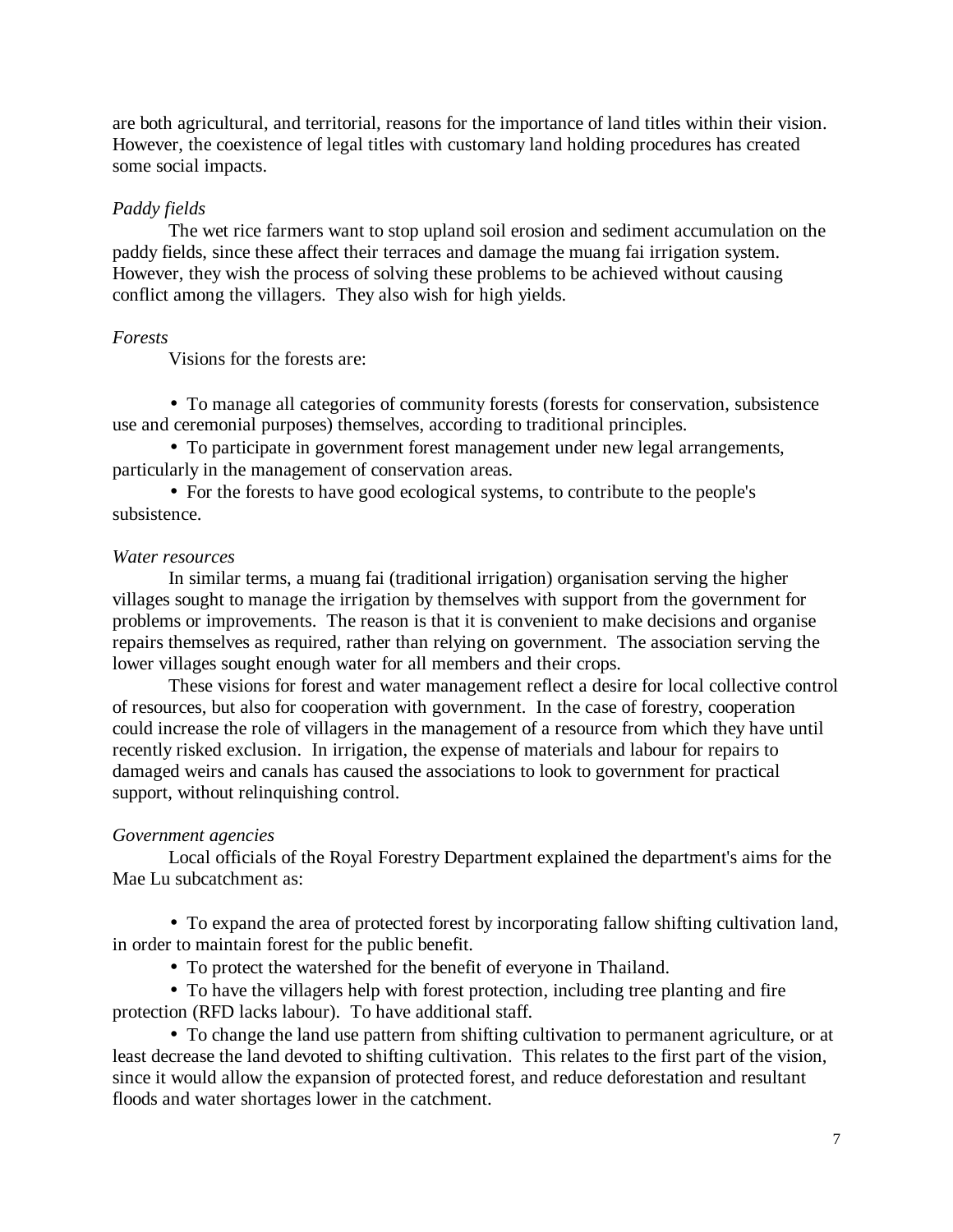• Not wanting conflict with the villagers.

An official of the Office of Highland Development's vision was for land terracing, to protect against soil erosion and land degradation, and provide high agricultural yields.

As one would expect, the government staff's visions accord with their departments' policies for highland development, with minor personal variations such as wanting to avoid conflict with villagers.

NGOs visions are consistent with those of government departments, though the motivations differ. The two projects working in Mae Lu subcatchment seek to improve villagers food security through intensive agriculture in permanent fields, with cessation of shifting agriculture. The dual reasons are a belief that this will help villagers, and to decrease deforestation.

# *Business groups*

-

Khon muang cash crop farmers have an economic vision for high agricultural yields, price stability, and reasonable or high net incomes. In terms of physical land use, they wish to avoid ecological problems on their land (such as insect pests) because chemical controls cause health problems<sup>5</sup> and high input costs.

Middle-men in this subcatchment sought high agricultural productivity, in order to maximise their net incomes.

# **CONFLICT AND POTENTIAL FOR COOPERATION**

There are essentially two visions for land use in the Mae Lu subcatchment, one (the Karen version) in which shifting cultivation continues to play an important role, traditional or low-technology farming approaches are preferred, and production is more for subsistence than for the market. Community management of water and forest resources also features in this general vision. Underlying needs are for food security, confidence in agricultural knowledge and methods, ecological integrity, community management, and conflict resolution. The countervision, shared by government departments, NGOs, cash croppers and middle-men, is one in which agricultural production is for the market, and agriculture is consolidated onto permanent fields in order to release land for increased forest cover. Community management of forests is not part of this vision, although minor roles for villagers are envisaged such as providing assistance in the case of fire, and a labour force for plantations. Underlying needs are for environmental protection (forests and soil), and (arguably) for control. There is a suggestion of a need for conflict resolution: the general vision espoused by government appears superficially as a 'win-win' solution for the forests and the people, but it competes with the strong Karen attachment to shifting cultivation and Karen beliefs about the functioning of highland ecosystems.

There are also differences among the villagers, for instance between those Karen dependent principally on rice paddy versus upland fields, and those involved in cash cropping versus subsistence agriculture. The main conflicts are between the Karen shifting cultivators and the Royal Forestry Department, over land allocation for shifting cultivation versus forest, and hence continuation of the practice of shifting cultivation. A second conflict is over land tenure, a

<sup>&</sup>lt;sup>5</sup> We presume the interviewees are referring here to the notorious problems of chemical overuse, exacerbated by illiteracy which prevents understanding of instructions.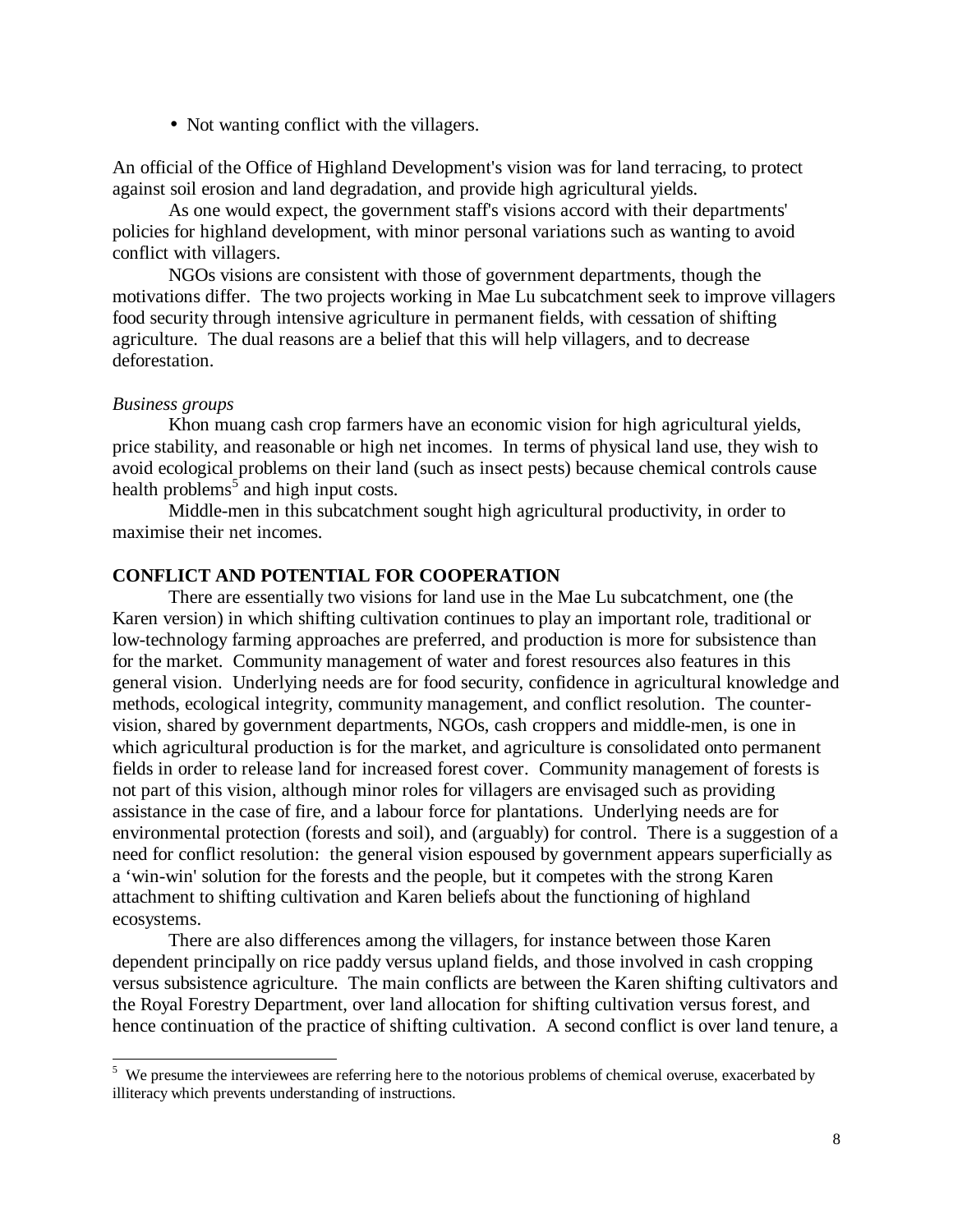Karen strategy for managing the land allocation conflict. Tenure has the potential to clarify who has rights to what land, but affects the balance of power between villagers and the RFD, reducing the government's flexibility for future change. It also causes tensions and incongruities within Karen society, as private and customary forms of landholding coexist somewhat awkwardly.

There are also areas of potential cooperation. The RFD recognises its dependence on villager labour in tree planting and fire protection. Both Karen and government departments have interests in preserving forest cover, though they are in some dispute about where it should be. The Karen are keen to assert their capability of forest management. If the government were to examine its underlying needs in maintaining forests and forest cover, there could be potential for stronger co-operation between the RFD and villagers. If the Karen can maintain successful social controls over the use of forests (bearing in mind that the RFD also has great difficulty controlling against incursions and illegal logging), it should not matter greatly whether management is by Karen or the Department, provided the desired extent and type of forest cover remains. The potential for recognition of Karen forest management, and possibly comanagement of the government-managed forests, is now provided for under the new Constitution of 1997 and the Community Forestry Bill. However, many issues would need resolution between the department and the Karen, particularly over community use of forest products.

#### **CONCLUSIONS**

The forms of agriculture which prior population and land pressures, and government policies, have pressed the Karen into appear unsustainable. While many Karen are keen to maintain the agricultural practices which they understand well and in which they believe, the system is difficult to maintain on short rotation cycles. The government's assumptions about the feasibility of converting the agricultural base to one of permanent agriculture on less land, also strikes practical problems due to unforeseen environmental impacts, and lack of consistency between the technologies promoted and Karen capital and labour availability. Our interest here is in the potential for shared visions, and for co-operation. At the most basic level of visions, the stakeholders are clearly at odds in a fundamental respect - the future of shifting cultivation. When one examines the needs expressed in the visions:

the government departments and NGOs appear to acknowledge the Karen need for food security, evidenced by their tangible support for permanent agriculture. The departments are perhaps mistaken in assuming that market agriculture is the priority - for the Karen food security is clearly paramount. The way of achieving food security is therefore at issue.

the Karen share the Royal Forestry Department's and other departments' interests in maintaining forest cover, and go further in emphasising healthy ecosystems. (Until now the Royal Forestry Department has counted the Karen forests as part of the State forest, given the Karen don't have tenure. This should change if the Community Forestry Act is passed). Over many years however the Royal Forestry Department's goals have become framed in terms of maintaining the areas officially declared as forests, rather than in maintaining forested areas. This leads to the anomaly of the department remaining manager of many areas which no longer have trees, and oriented to gain more land on which to grow trees. If the government were to reconsider its goals in an ecological way, to emphasise the need for forest cover (of various types) for reasons including biodiversity, water resources, and climate, it should matter less who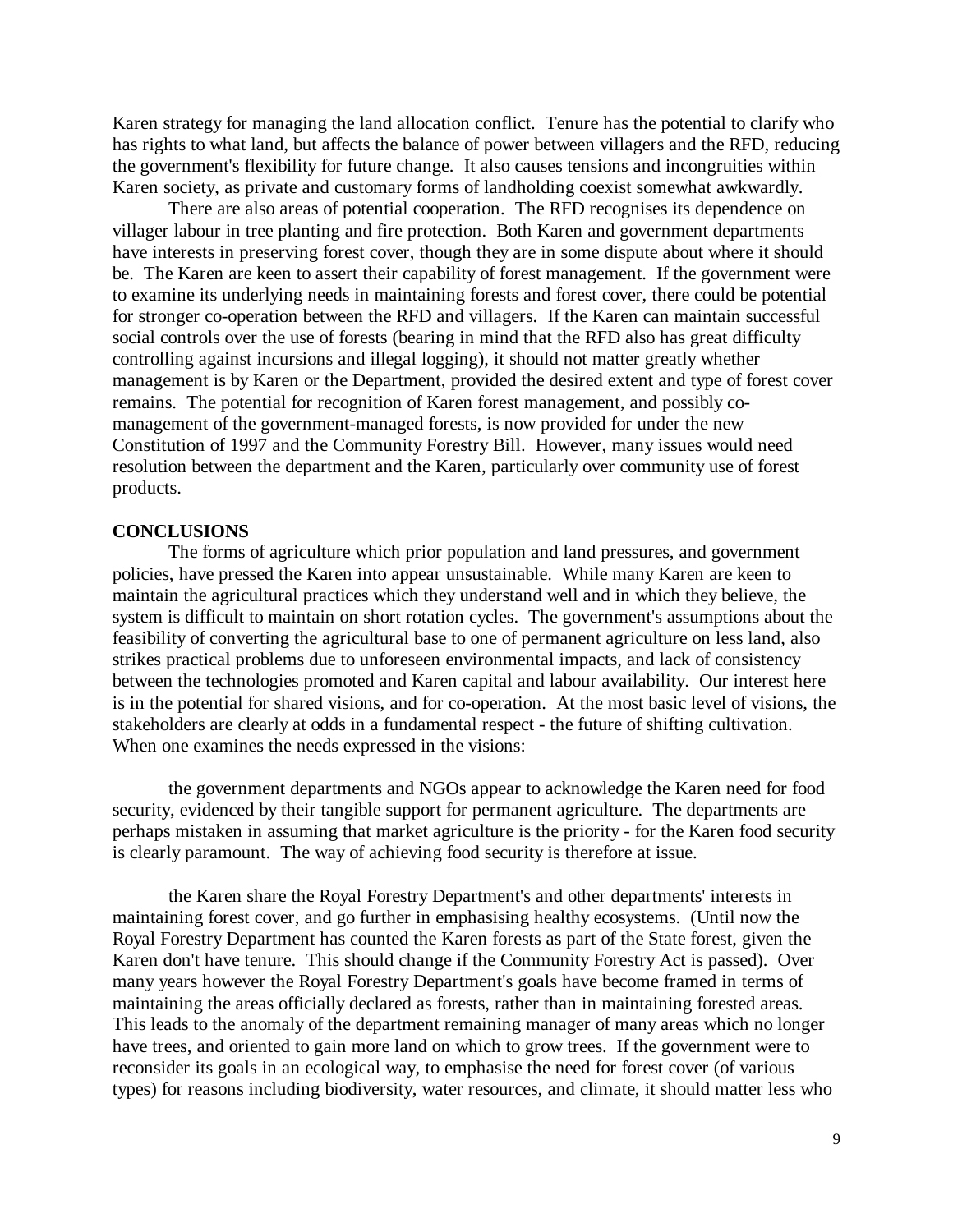controls which land, so long as sufficient forest is maintained for the goals identified. Policies could then focus on the management of forests, and both government and Karen forests could be considered part of the national system.

There appears scope for some form of cooperative management of both types of forest, if relationships between the stakeholders can be improved. Karen have interests in helping to manage all forests, including government ones, and in widening their rights to use certain forest products for subsistence. The RFD recognises some villager contributions, such as fire control. The villagers of Mae Lu have considerable ecological knowledge of both the forest and their farm systems, which could contribute to forest management (some RFD research staff are interested in exploring this potential). Villagers' availability 'on location' near the forests could in principle be engaged to reduce management costs, or increase management effectiveness (even allowing that both villagers and local officials are easily pressured to turn a blind eye to illegal practices). In turn, there may well be roles for RFD staff to participate in Karen forest management, for instance in a collaborative scientific advisory role. Since the Royal Forestry Department, along with other departments, is now exploring ways of implementing the public participation provisions of the new Constitution and the Eighth National Plan, cooperative approaches may emerge quite rapidly.

### **MAE PAN CASE STUDY**

### **BACKGROUND**

The Mae Pan subcatchment is located in a forest reserve area, next to Inthanon National Park. The high slopes of the catchment are heavily forested, while the village areas have mixed deciduous forest of small trees and dispersed bushes. The area was formerly rich in teak, but was denuded long ago by commercial logging. As the local population increased, degraded forest was cleared for agriculture and houses.

# **STAKEHOLDERS AND THEIR RESOURCE USE**

#### *Villagers*

The villagers in Mae Pan are Khon Muang (northern Thai) people. Among the six villages we studied, there are 297 households with a probable population of over 1300. The villages have been at their current locations for periods ranging from over 115 years, to around 40 years. Most households have both paddy fields and upland fields.

The main crops are wet season rice, soya beans (both wet and dry season varieties) vegetables and fruits. There is a little upland rice. The people also collect subsistence foods from the forests and streams.

In the past just a few men earned cash income from sale of livestock or wage labour. Collective labour was used in working both rice paddies and upland rice fields, using traditional tools. Commercial crops - soya beans, corn, and several fruits - have been introduced in the past 30 years and now form the basis of the economy. Income is also earned from trading, the sale of animals, cloth making, and for some, working in government service. The commercialisation of agriculture has been supported by various rural development programs.

Prior to the commercialisation of agriculture, land was readily available in the subcatchment. Typically households had one or two plots of land each, cultivated organically.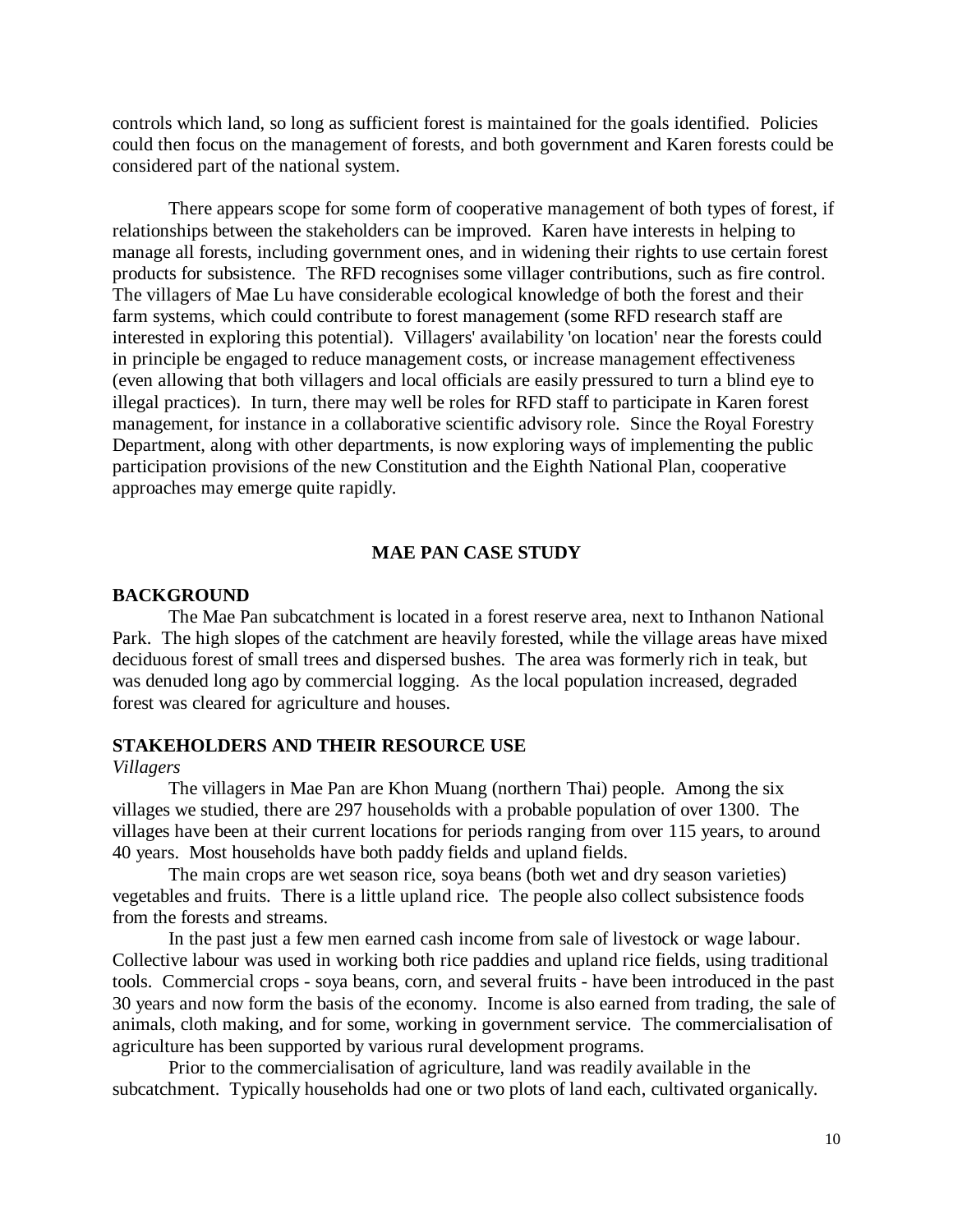The increase in commercial crops has led to an increasing demand for land, leading villagers to use previously marginal land. There is no new land available for clearing. Soil quality is deteriorating due to being farmed intensively. Soil in the paddies is also hardening due to the use of motorised ploughs. Villagers are dependent on greater amounts of fertiliser each year, both in irrigated and upland fields, in order to obtain yields.

The land around each house is used for home gardens, keeping animals, and children's play space. The choice of plants in these gardens also helps to maintain genetic diversity. In the past, there was no clear notion of land ownership. It was assumed that whatever land one cleared and worked, one owned. It was unclear who owned upland fields, so different people used it according to their needs or desires. Land nominally possessed by someone might be lent to another to cultivate, without charge. Now individuals rent, buy or inherit all farm land, there being no unused cultivable land available. Deeds conferring limited land title began coming into use over 30 years ago.

There has also been major change in water resources. Villagers report that in the past the water was clean and clear, and there was sufficient for use both in the wet and dry seasons. The major increase in commercial cropping means that there is now insufficient water in the dry season either for agriculture or household use. The water is also polluted with fertilisers, and by tourists upstream bathing and swimming in the water. Villagers no longer like to consume water from the Mae Pan river. As well as the expansion of agriculture, the decrease in water availability is attributed to population increases, and siltation of the river with sand from road building.

The villages have their own rules to maintain the limited forest area remaining. No activities may be carried out in the headwater forest zone, because of the importance of the water derived from this zone. This forest is in high country. Other forest areas near deserted temples are conserved because of fear of spirits. As a result these forests remain relatively untouched. The villagers also seek to conserve forest areas which are distant from the villages, in high country. Forest areas near villages are used, for instance for timber for houses. Villagers are prevented from clearing land by the Royal Forestry Department - they can only clear land which has been cleared in the past.

The six villages included in our study have a variety of problems. Those in common are insufficient land to earn a living (affecting some households more than others), insufficient water (particularly in the dry season), and poor soils, in which naturally poor soils have been depleted further by long cultivation. Crop prices are another problem. Land titles were a concern to one village. Indebtedness, lack of facilities, and drug usage were also named by at least one village each. One village experienced difficulties caused by being close to the National Park, including withdrawal of water for tourist facilities, and pollution of water by tourists.

## *Government departments and NGOs*

Different government departments and NGOs are involved with each village. The Royal Forestry Department is involved with the village nearest the National Park, providing the villagers with fruit trees and annual budgets to prevent forest fires, encouraging the establishment of a village committee concerned with bushfires, and making repairs to the road. In other villages:

• The district agricultural office has promoted new crops including fruit trees.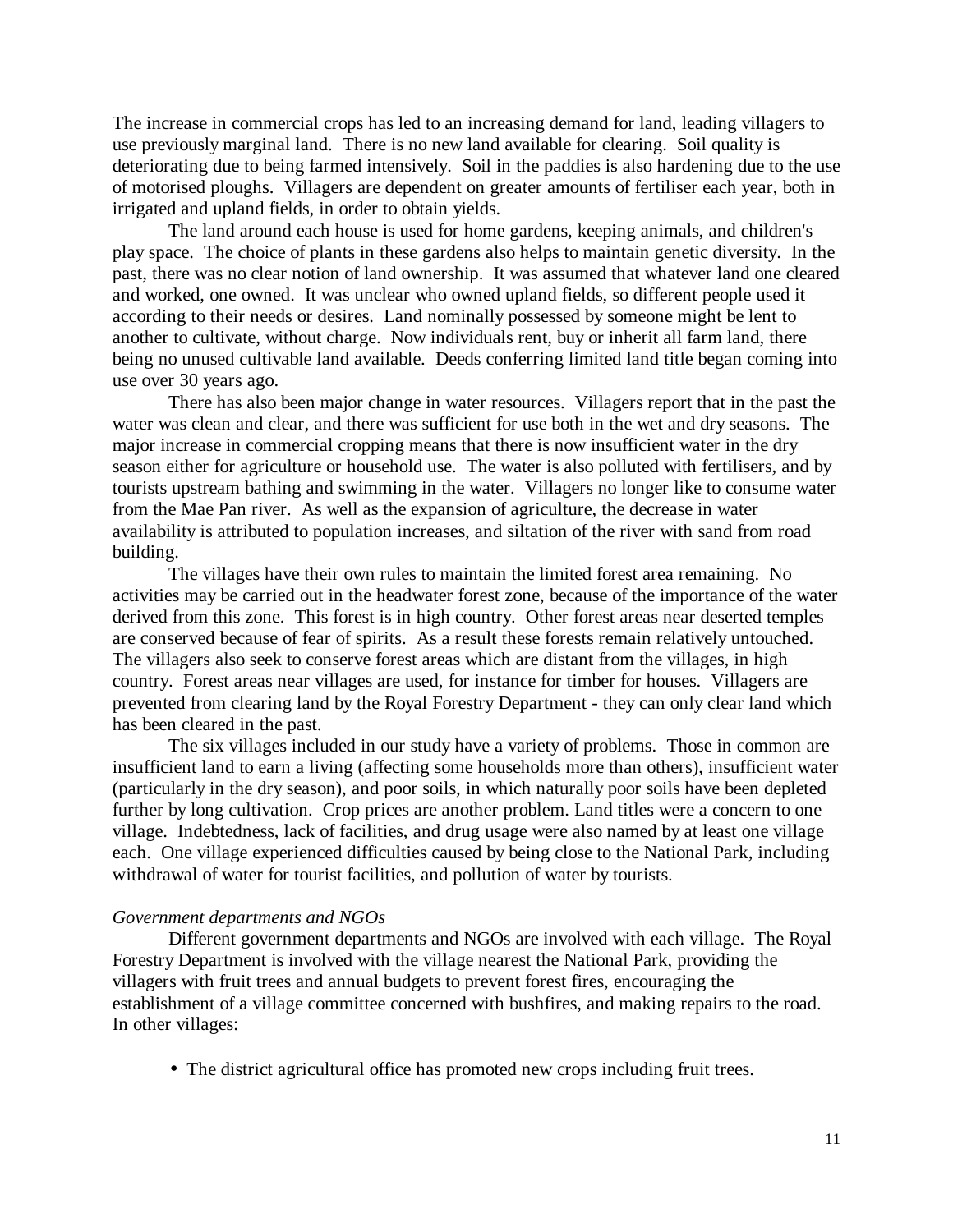• The Office of Highland Development provides a budget for building canals and cement weirs, and builds terraced paddy fields.

• The Social Welfare Department assists those in need.

• CARE (NGO) promotes agriculture in one village, and has established a water supply system there.

Past development projects have contributed rice paddies and concrete dams for irrigation systems.

## *Commercial sector*

In this subcatchment, the commercial sector is represented by agricultural middle-men, many of whom work both for agribusinesses and cooperatives. Agribusinesses have formal and informal contracts with villagers. In this subcatchment maize and corn are grown under informal contracts. The system has major environmental impacts, as villagers may expand into forests in order to create new farm land, and it contributes to land degradation.

# **VISIONS**

#### **Villagers and their common property organisations**

We have statements of visions for two of the villages, distinguishing visions for different parts of their farming and environmental management system. Since they are similar, these accounts have been merged here.

# *Paddy fields*

Villager visions for the terraced irrigated (rice paddy) land are for land titles (only mentioned by one village), to improve soil fertility (one village said with government help), ecological balance with the surrounding (forest) system; reasonable prices for produce, and solutions to marketing problems, dry season water and labour shortage, and rice crop diseases. Land titles are sought for security of occupation, ability to raise loans, and court evidence in the case of any dispute. Ecological balance is raised in connection with soil fertility, since forests help to replenish soil fertility in their vicinity, and biodiversity in the forest-farm system helps to control insect pests naturally. Prices for produce are particularly salient, for as one village pointed out, farmers were currently losing money on growing soya beans. The environmental and labour problems add to investment costs. One village's vision was not to depend on the market all the time. These visions all relate to an underlying need for food security, and for security on the land. Food security is related to the health of the ecosystem.

# *Upland fields*

For their upland fields the people also seek land titles, reasonable prices for the products grown under contract farming systems, good soil fertility and good ecological balance in the total farm-forest ecosystem. One of the villages wished to avoid forms of production which involve high investment costs. Land titles are sought for the same reasons as for paddy land - for security and loans. Soil fertility improves yields, and ecological balance is important to provide natural insect control.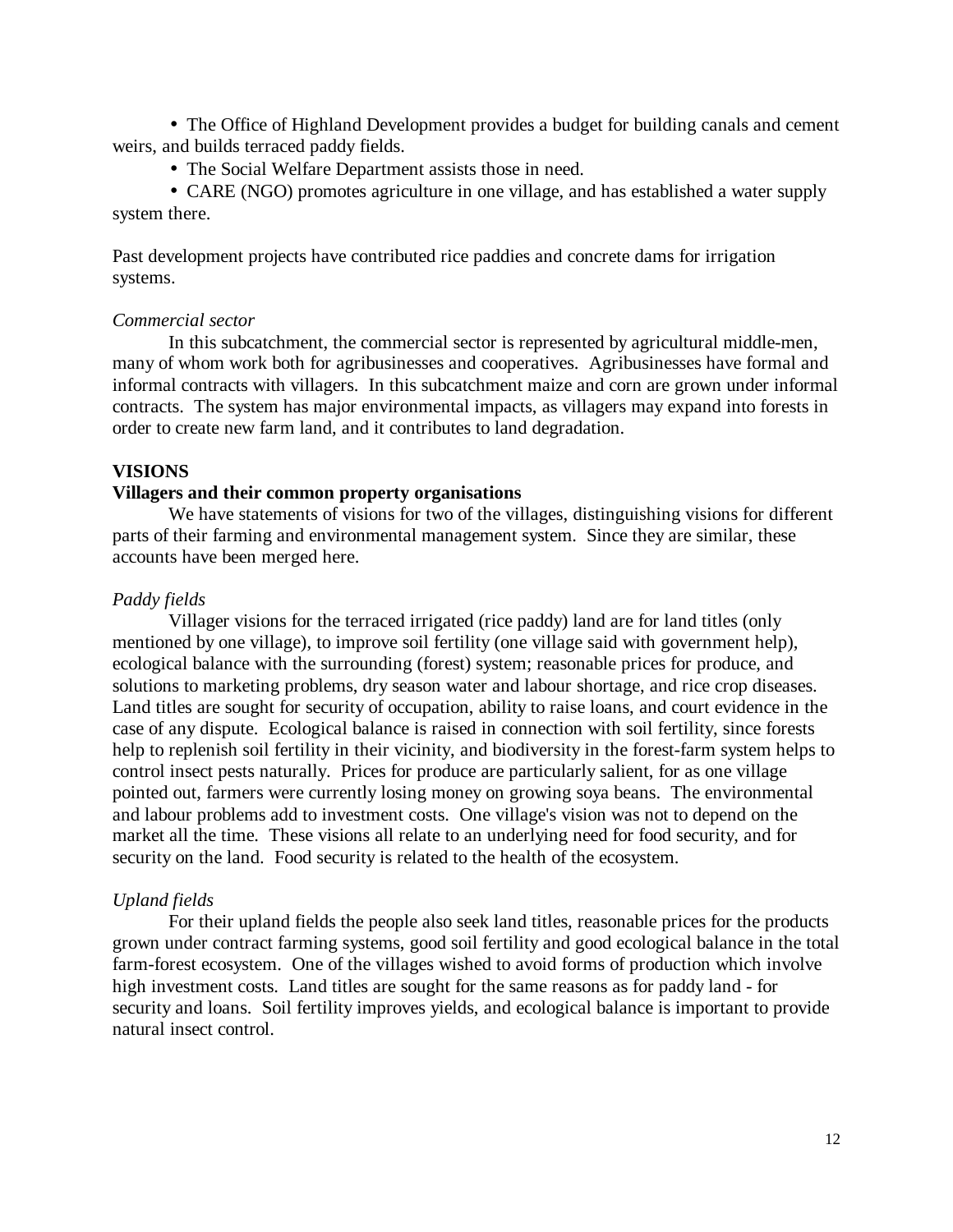# *Home gardens*

The people also sought land titles for their home gardens. They wish to use their home garden land for the same functions as in the past, play areas for children, conversations, and growing a kitchen garden. They seek to grow a diversity of vegetables and other plants - one of the villages specified that they do not want to use this land for commercially grown herbs, as some leaders are proposing, as they don't want non-native plants to displace native plants here. They need family labour to maintain their home gardens.

#### *Cattle owners*

Cattle owners' vision (mentioned in one village only) was to retain, or regain, common property use of fields in the dry season, since they have been displaced from the use of rice fields in the dry season owing to the growing of irrigated second crops.

## **Ecology, water resources and forests**

The overall ecological vision is for the Mae Pan environment to have a similar ecological balance to that in the past, because the reliability of water supply depends on the headwater forest.

The vision for water is to continue their traditional irrigation system (muang fai), succeeding in distributing water equitably so that all members have sufficient water for their production needs. The vision also includes being equitable in the use of labour for maintaining the system and avoiding the need for heavy labour in repairs because of the rising cost of labour. Repairs are also impeded by lack of materials, as villagers are not allowed to take wood from the forests. One of the villages would like government assistance with infrastructure, by assisting with the funding and building of weirs and canals (villagers seek participation in the design). Lastly, the vision is for a clean water supply from the mountain. They would like to resolve competition for water arising from tourist facilities drawing water from the Mae Pan waterfall. One of the villages said it would prefer to stop the tourist facilities drawing water from this source, and if this was not possible, to have a timetable for each to draw water.

The forestry vision is to use forest products without conflict with the RFD. The people do not want to destroy the forest surrounding their village. They want power to manage the classes of forest they conserve under their traditional system - protected headwater and ceremony forests - with support from the government for this.

# **Government agencies**

# *Inthanon National Park*

The National Park official interviewed explained his main vision (or his aims) as to achieve the objective of maintaining and protecting the national park. In doing this, he did not want conflict with villagers, nor to see deforestation. He would like a clear demarcation between government-managed and villagers' forests in order to solve conflicts. He identified a mutual interest opportunity, in a vision to assist villagers to gain income from tourism, and have the State earn tourism income too. His logic was that income from tourism would mean villagers would not need to destroy forest, and the government would have a useful income stream.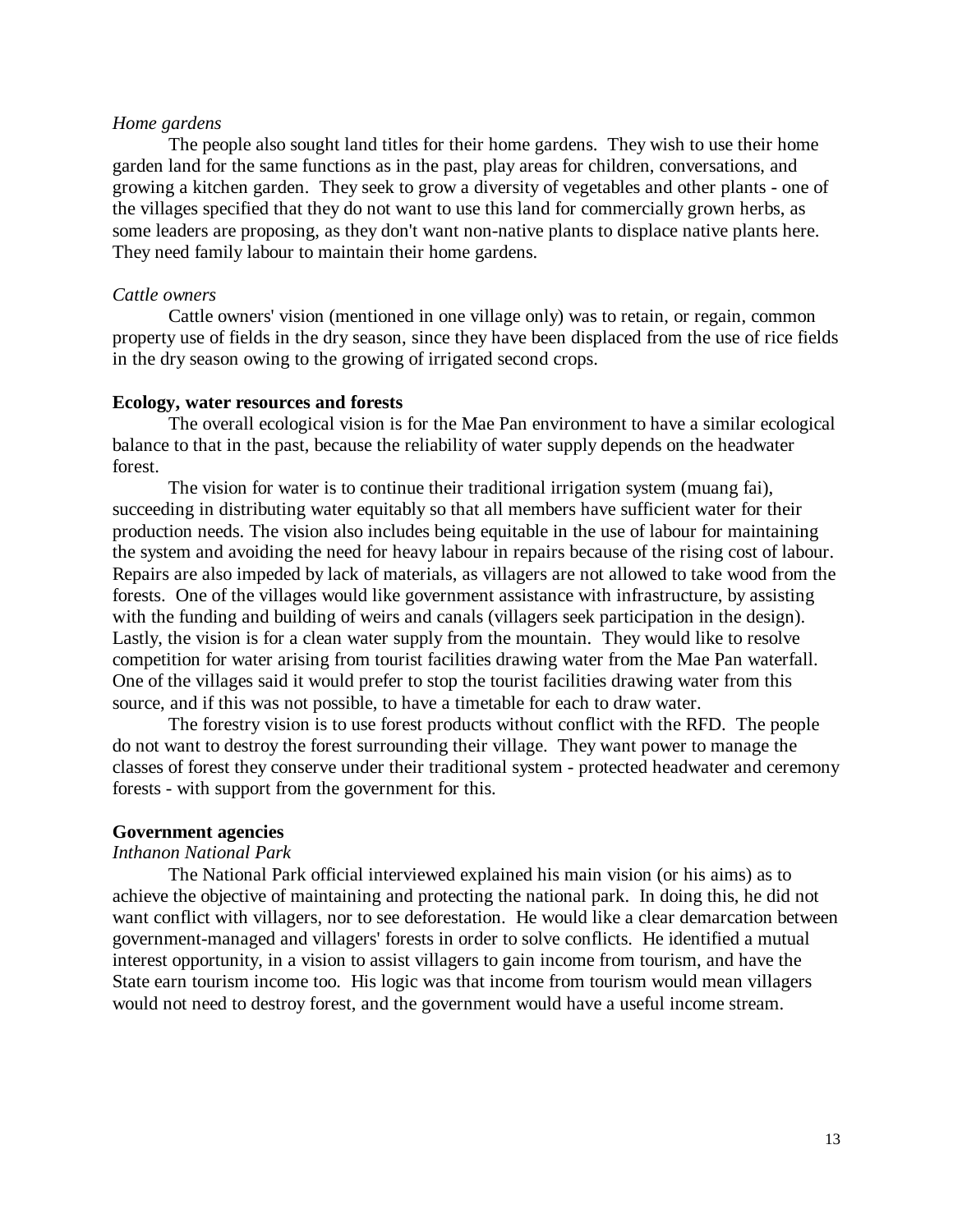# *Agricultural promotion*

The agricultural promotion official's vision - a statement of policy - was a straightforward one, to assist the villagers to achieve high yield production, to reduce villagers' expansion into forests.

# **Business sector**

The contract farming middle-men's vision is to support villagers in obtaining their means of production, as this creates their own source of cash income. They would also like to see good forests, but forest protection is not in their line of business. (In practice their promotion of fertiliser and pesticide use is detrimental to forests.)

# **CONFLICTS**

There is internal inconsistency among the villagers' visions. The visions, and also the resource information drawn from village interviews, show a nostalgia for the distant past (over 30 years ago), when land was available for the taking, water abundant and clean, and there was a healthy subcatchment ecosystem based on complementarity between forest and farm. At the same time the people seek success in their commercial farming, which has required land expansion, makes heavy use of water particularly in the dry season, and requires practices detrimental to the ecosystem. There appear to be some tensions between stakeholders within the villages, for instance the cattle farmers who are deprived of common property grazing rights in the dry season, by the paddy field owners who grow second crops. Whereas in the distant past a fluid system of land possession and use, incorporating common property rights to grazing, water and forests, is recalled as working well, there is now strong demand for land titles in all categories of land - paddy, upland fields and for the house. This reflects severe insecurity about the risk of losing land, as well as commercial factors.

Underlying conflict between the National Park and villagers is reflected in some of the resource information and visions statements. The impact of tourism on water quantity and quality is evident, both because tourist facilities draw off water, and because of tourist behaviour in the water. There are clearly boundary disputes between villagers and the park. There is a risk of conflict in the allocation of water resources, since there is clearly an allocation problem caused by reduced natural water flows (assumed by all parties to be related to reduced forest cover) and the demands of commercial agriculture.

While the history of agricultural and environmental change related for the subcatchment makes only indirect reference to population growth, this is clearly a major reason for land pressures and environmental change. The combination of population growth - apparently largely due to in -migration - and commercialisation of agriculture, has been threatening to the environment, to the point that the farmers are struggling. Their awareness of ecosystem breakdown is most interesting in this context.

# **BASES FOR COOPERATION**

# *National park*

The visions presented on behalf of the national park reflect a willingness for cooperation, and a desire to reduce existing conflicts. Local officials of the Royal Forestry Department (and perhaps all departments) can be caught between their departments' policies, and personal sympathies based on local knowledge. (There is reputed to be great diversity among the attitudes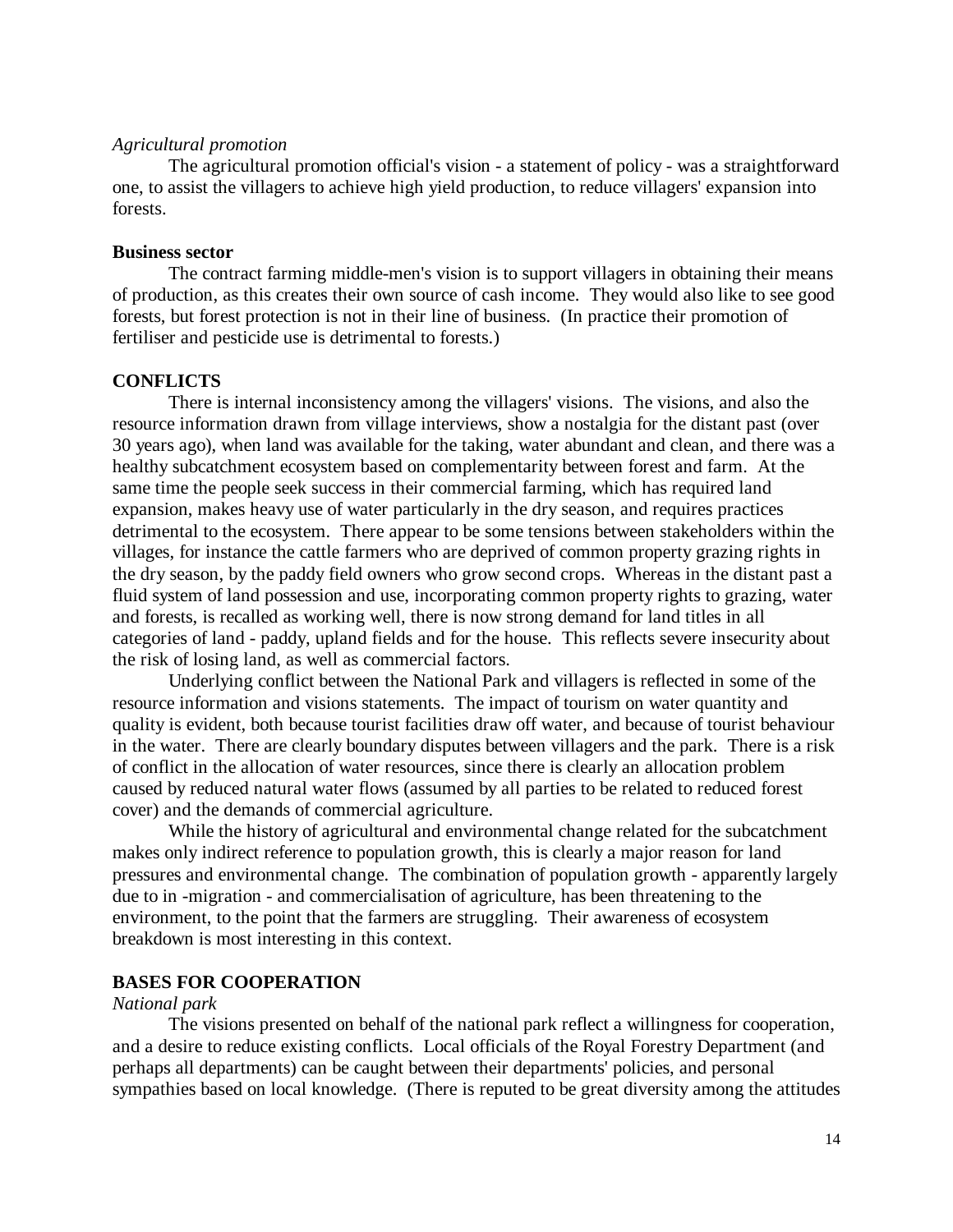of local forestry officials). By seeking clear demarcation between the Park and villagers forests, this representative recognises the existence of a dual system of government and villagermanaged forests.

At one level, villagers are in agreement with the Park official in not wanting to see (further) deforestation. On another level, if there is uncertainty about boundaries the commercially-oriented villagers' desires for farm land could continue to place pressures on both the government and community forests.

On their different lands, both officials and villagers are involved in forest conservation. This suggests potential for direct cooperation in the future.

Villagers made no comment on the commercial ideas for tourism - they may not have spotted, or be interested in such an opportunity. Their current view of tourism appears negative, because of the impact on water resources.

#### *Agriculture*

There appears complete accord between these villagers' interests in commercial agriculture, and that of the agricultural extension official. A proportion of villagers also support the rider, to prevent expansion of agriculture into forests.

The issue of water resources, clearly a problem to villagers in this subcatchment, could well be promoted as a basis for common interest between villagers and government. Government is highly concerned about the downstream effects of highland deforestation and water use, as the water allocation strains evident in this subcatchment are mirrored at other scales further down the Ping and Chao Phraya catchments. Lowland Thai of the plains around Chiangmai are inclined to blame highlanders - particularly the ethnic minorities - for their water resources problems, and until the last two to three years government policy was inclined to follow the perspective that lowland Thai people's needs were paramount. (This should change under the new Constitution, and the proposed Community Forestry Bill). Evidence is needed for the belief that water quantity is closely related to forest cover - this may be broadly the case but the relationship is unlikely to be uniform. If common interest is established in the need to maintain a certain proportion of forest cover for water resources (and other ecological requirements noted by the farmers), the implication is that the extent of irrigation, and commercial agricultural production, requires some limitation. This runs counter to some departments', and agribusinesses', enthusiastic promotion of commercial agriculture for the dual aims of assisting villager incomes and (in the case of the ethnic minorities) environmental wellbeing. Since soil quality is deteriorating (and poor land used) to the point of farm incomes suffering badly, a rethink of the promotion of commercial agriculture appears necessary.

## **CONCLUSION FOR BOTH CATCHMENTS**

There is in-principle potential for cooperation, and perhaps co-management, on certain fronts, but much relationship-building would be necessary to make this possible. Trust would be a necessary part of these relationships. Villagers need to be able to control their members sufficiently to earn government departments' trust that they will not damage resources in their charge - this requires strong community bonds, which may for all we know be undermined by the individualisation arising from the transformation of the farming system and land ownership. On the whole, it appears more practical for villages to control their members, than for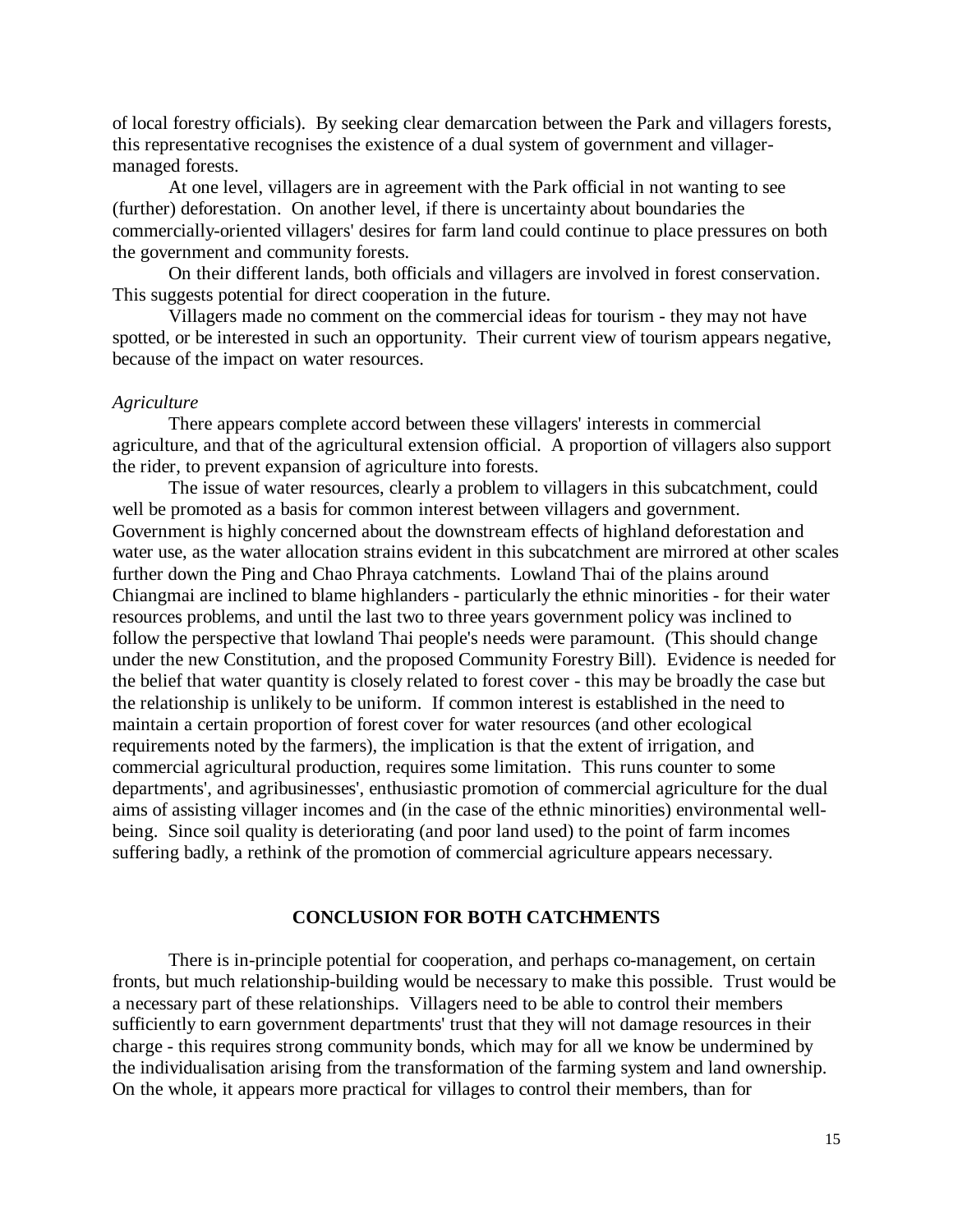governments to invest the funds necessary for patrolling. Government - as a whole and through each of its departments - needs to earn villagers' trust also, starting with policies which are congruent with rather than antagonistic towards highland residents' interests (a strong start has been made with the new Constitution and Community Forestry Bill), and continuing through to local practice including the management of corruption within the government system and faceto-face relationships between local personnel and villagers.

# **Acknowledgments**

This research is part of a joint Thai-Australian project, Integrated Water Resources Assessment and Management Framework, funded by the Australian Centre for International Agricultural Research and the Royal Thai Government. The authors thank the field team who conducted interviews village meetings, Dr Chayan Watanabhuti of the Centre for Ethnic and Social Development, Chiangmai University, Andrew Walker of the Australian National University for his comments on drafts, and Scot Barme for translation work.

# **References**

Anan Ganjanapan1992 'Community forestry in northern Thailand: learning from local practices'. In Wood, H. and Mellink, W.H.H. (eds) Sustainable and effective management system for community forestry. Bangkok: FAO/RECOFTC.

Hinton, P. 1975. Karen subsistence: the limits of a swidden economy in north Thailand. PhD thesis, University of Sydney.

Jakeman A.J. Ross H. and Wong F. 1997. 'Integrated water resource assessment and management for sustainable resource management in northern Thailand' Advancing integrated resource management: processes and policies. Proceedings of the second national workshop on integrated catchment management, River Basin Management Society, Canberra, 29 September -1 October.

Kesmanee,C. 1988. Resettlement Policy: Way Out in Cycle Mountain. Social Science Journal of Chiang Mai University. Pp.66-102

Kunstadter, P., Chapman E.C. and Sanga Sabhasri 1978. Farmers in the forest: economic development and marginal agriculture in northern Thailand. Honolulu: University of Hawaii Press.

Kunstadter, P. and Kunstadter, S. 1992 'Population movements and environmental changes in the hills of northern Thailand.' In G. Wijewardene and E.C. Chapman (eds) Patterns and illusions: Thai history and thought. Singapore: Institute of Southeast Asian Studies.